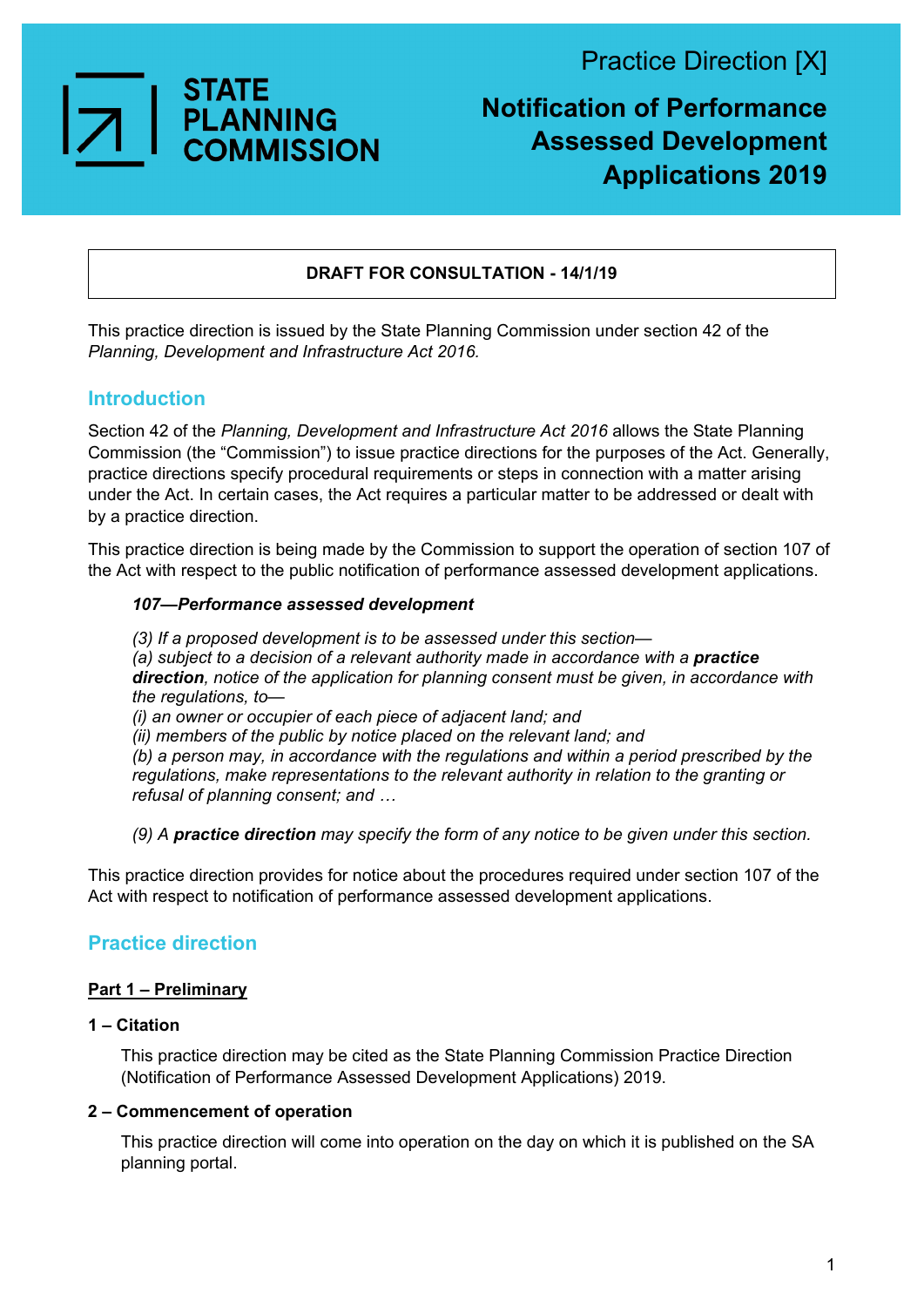#### **3 – Object of practice direction**

The object of this practice direction is to specify the form of notice in cases where notice of a performance assessed development application is required to be given to the public in accordance with the Act and Regulations.

#### **4 – Interpretation**

In this practice direction, unless the contrary intention appears –

*Act* means the *Planning, Development and Infrastructure Act 2016*

*Adjacent land in relation to other land, means land that is no more than 60 metres from the other land.*

*Commission means the State Planning Commission*

#### *Public road frontage means—*

*a) the boundary between the subject land and any public road adjoining the subject land; or* 

*b) if the only access to the premises is across private land, the boundary between that private land and any road adjoining that private land at the point of access.* 

*Regulations* means the *Planning, Development and Infrastructure (General) Regulations 2017*.

*Note: Section 14 of the Acts Interpretation Act 1915 provides that an expression used in an instrument made under an Act has, unless the contrary intention appears, the same meaning as in the Act under which the instrument was made.*

#### **Part 2 – Notification of Performance Assessed Development Applications**

#### **5 – Determination under section 107(3) of the Act**

- (1) Section 107(3) of the Act specifies that notice of an application for planning consent must be given in accordance with the Regulations, subject to a decision of a relevant authority made in accordance with a practice direction. This practice direction outlines the circumstances in which the relevant authority may determine such a decision in relation to public notification.
- (2) If a relevant authority is of the opinion that a proposed performance assessed development is a kind of development which is of a minor nature only and will not unreasonably impact on the owners or occupiers of land in the locality of the site of the development, the relevant authority may resolve to proceed with assessment without undertaking a process for public notification or submissions in relation to the proposed development.
- (3) A decision under subclause (2) has effect despite whether the development is a class of development excluded from notification by the Planning and Design Code.

#### **6 – Form of Notice under section 107(9) of the Act**

(1) Section 107 of the Act outlines the manner in which performance assessed development applications are to be assessed and processed with respect to planning consent. Section 107(9) allows a practice direction to specify the form of any notice to be given under Section 107.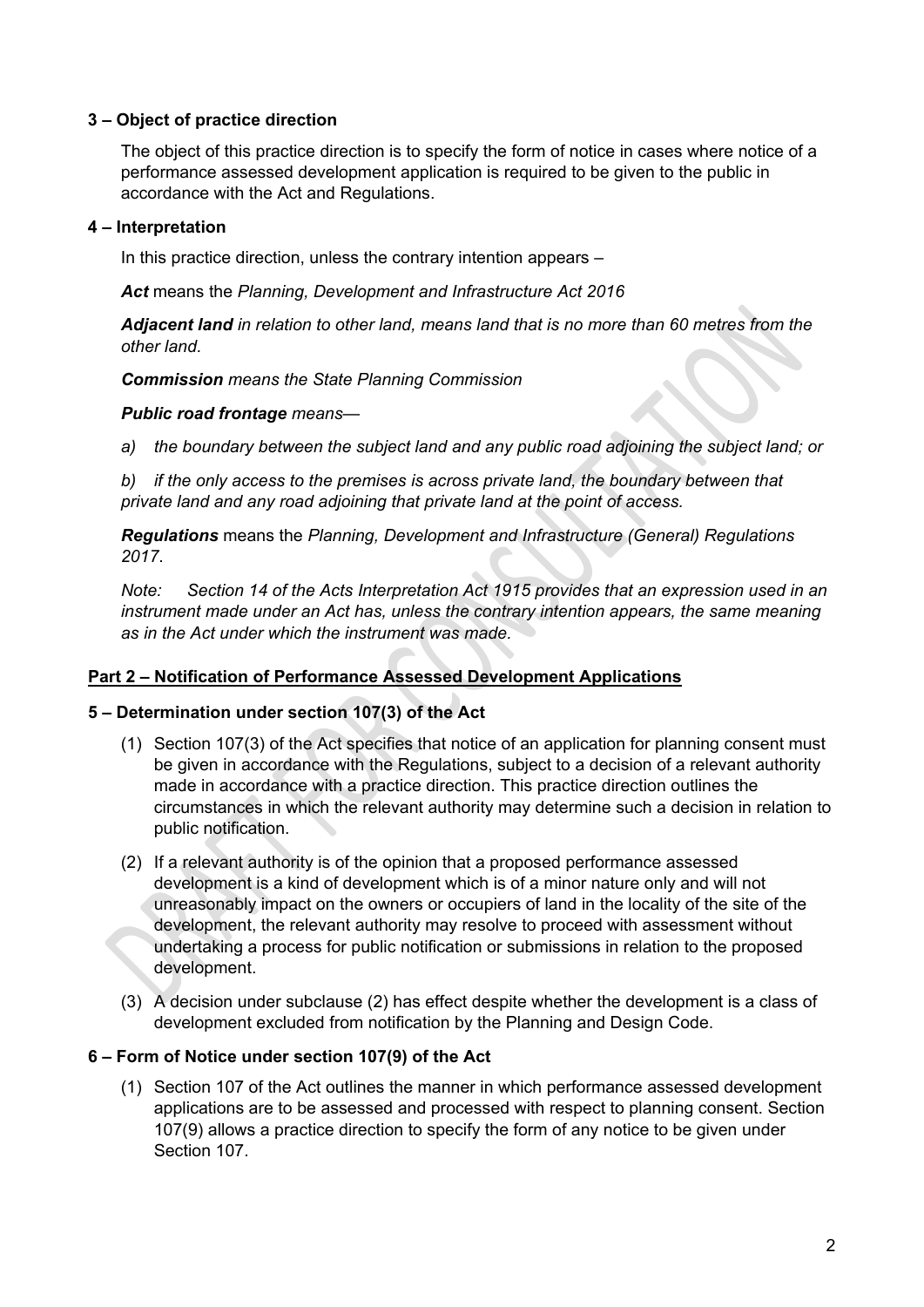(2) The following directions apply to all performance assessed development applications, except where specifically excluded from requiring public notification in the Planning and Design Code, or where the relevant authority has made a determination under clause 5(2) of this practice direction.

#### **7 – Responsibility to undertake notification**

- (1) The relevant authority will be responsible for giving notice of the application to owners/occupiers of adjacent land in accordance with Section 107(3)(a)(i) of the Act.
- (2) The applicant will be responsible for giving notice of the application to members of the public by notice placed on the relevant land (either personally or by engagement of a contractor) in accordance with Section 107(3)(a)(ii) of the Act.
- (3) Upon lodgement of a performance assessed development application via the SA planning portal that is not exempt from public notification, the applicant must either:
	- (a) confirm they accept responsibility to place a notice on the land (either personally or by engagement of a contractor) in accordance with the relevant requirements of the Act, Regulations and this practice direction on or before the notification commencement date (the applicant will be notified of the commencement date by the relevant authority at least 5 business days prior); or
	- (b) request that the relevant authority place the notice on the land, and if so requested, pay the relevant fee prescribed by the *Planning, Development and Infrastructure (Fees, Charges and Contributions) Regulations 2019.*
- (4) Should the applicant request the relevant authority to place the notice on the land and pay the relevant fee in accordance with clause 7(3)(b) of this practice direction, the relevant authority will be responsible (either personally or by engagement of a contractor) for giving notice of the application to members of the public by notice placed on the relevant land in accordance with Section 107(3)(a)(ii) of the Act.

#### **8 – Period of notification**

The period of public notification commences on the day when either:

- (a) letters are expected to be received by owners or occupiers of adjacent land (allowing 3 business days for the ordinary course of postage); or
- (b) the notice is erected on the subject land,

whichever is the later, in accordance with the Regulations.

#### **9 – Preparing for notification**

If the applicant has confirmed they accept responsibility to place a notice on the land as per clause 7(3)(a) of this practice direction, at least 5 business days prior to the commencement of public notification, the relevant authority must:

- (a) give notice of the intended start date and end date of the public notification period to the applicant; and
- (b) provide the applicant with a copy of the notice content to be published in either Microsoft Word, Microsoft Publisher or PDF format; and
- (c) advise the applicant of the position and number of the notice(s) to be erected on the land in accordance with the guidance of this practice direction.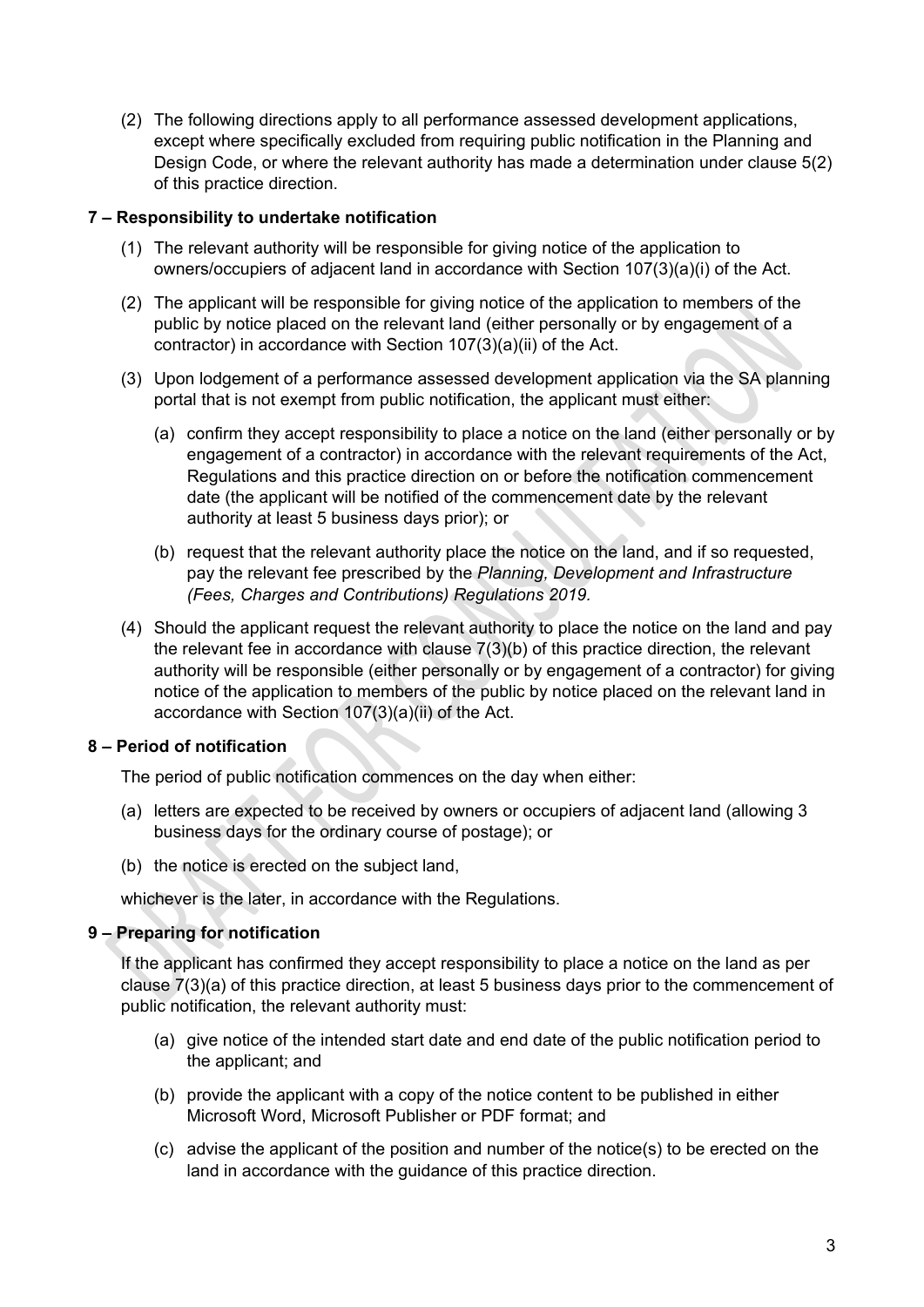#### **10 – Notice to adjacent land owners/occupiers**

- (1) For giving notice to owners of properties adjacent the subject land in accordance with section 107(3)(a)(i) of the Act, the relevant authority will post a letter to all owners or occupiers of adjacent land.
- (2) The relevant authority will determine the current owner details of adjacent properties from the online State Atlas.
- (3) Any property without an owner address on the State Atlas will be posted "to the occupier" of the subject adjacent property.
- (4) The letter will contain the following details:
	- The date when public notification is to commence (see clause (8) of this practice direction); and
	- The date when submissions must be received by (in accordance with timeframes prescribed by the Regulations); and
	- The development application number (as it appears on the relevant SA Planning Portal application record); and
	- The nature of the proposed development (as it appears on the relevant SA Planning Portal application record); and
	- The applicant name (as it appears on the relevant SA Planning Portal application record); and
	- The address of the subject land (including street address, lot number, plan reference and certificate of title volume and folio number); and
	- Where the plans and application will be available for inspection during the notice period.
- (5) A template outlining the mandatory content of the letter is contained in Attachment 1 of this practice direction.
- (6) A template of the submission form to be provided with the letter to owners or occupiers of adjacent land is contained in Attachment 2 of this practice direction.

#### **11 – Notice on land**

- (1) In relation to placing a public notice on the premises in accordance with section 107(3)(a)(ii) of the Act, a public notice must be:
	- (a) placed on, or within a reasonable distance of, the public road frontage for the premises, ensuring that it is visible to members of the public from the public road;
	- (b) mounted at least 300mm above ground level;
	- (c) made of weatherproof material (laminated print attached to fence, corflute print on star droppers, or other); and
	- (d) at least A2 size.
- (2) In relation to clause  $11(1)(a)$ , the relevant authority shall determine the most appropriate position for the notice on the land in order to provide for maximum visibility from a public road. In cases where the subject land has more than 1 frontage to a public road, the relevant authority may determine that more than 1 notice must be erected on each of the public road frontages to ensure that notice of the development is reasonably apparent to members of the public.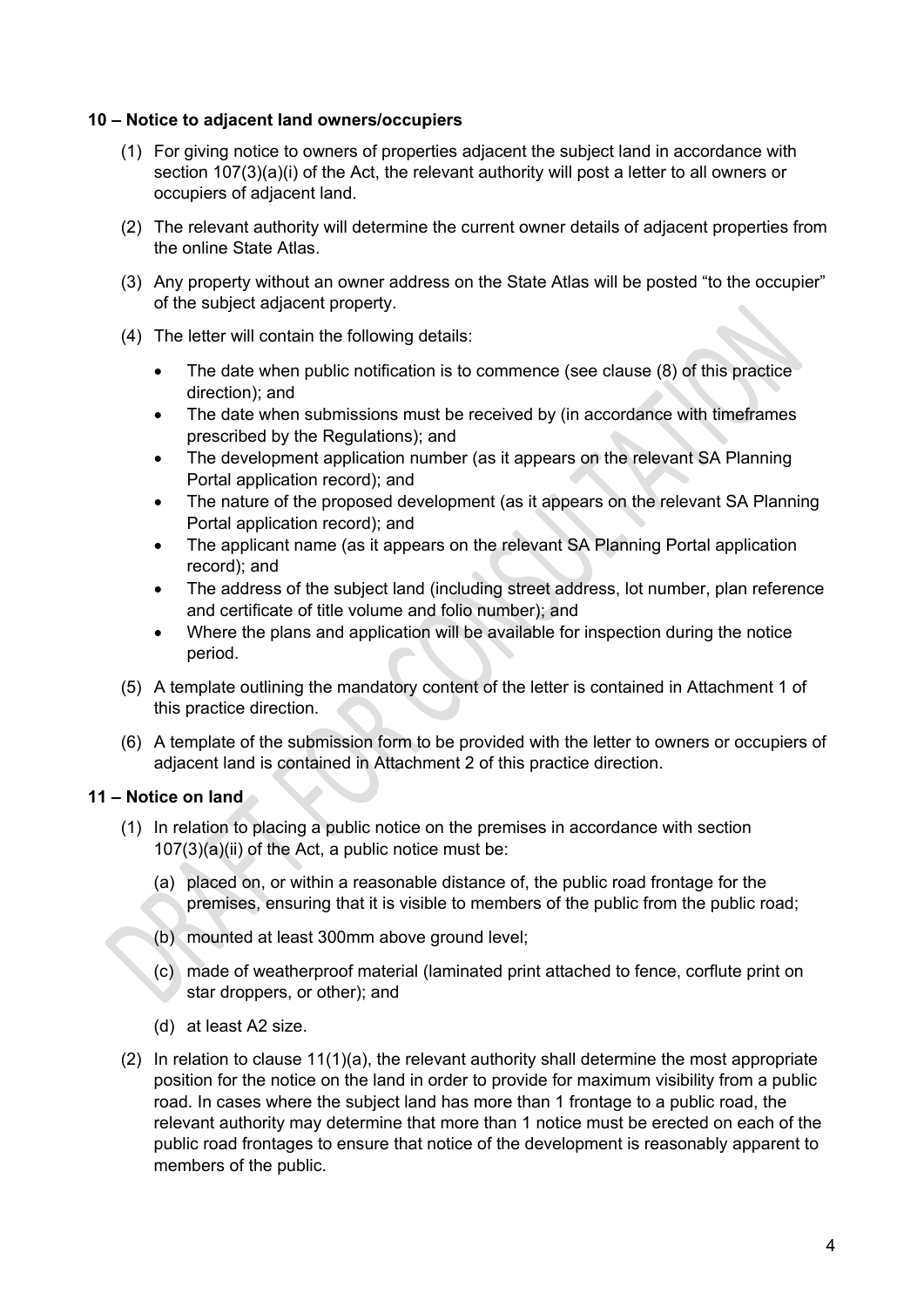- (3) The general layout for a notice on the subject land is detailed in Attachment 3 of this practice direction, including minimum specifications for font size and information to be included.
- (4) The entity responsible for placing the notice on the land must undertake all reasonable endeavours to ensure that the notice is erected in accordance with the relevant requirements of this practice direction, the Act and Regulations, and maintained to an appropriate standard for the minimum period after letters have been sent to owners/occupiers of adjacent land.

#### **12 – Availability of plans**

- (1) The relevant authority shall make a copy of the relevant plans available for viewing by the public throughout the notification period in accordance with the Regulations.
- (2) The relevant authority must ensure that the application details/plans reasonably relevant to the decision of the relevant authority (based on the performance assessed elements of the development only) are available to view via the SA planning portal during the public notification period. Access to those plans shall be made available via a unique URL or QR Code listed on both the letters to adjacent land owners/occupiers and the notice on the subject land.

#### **13 – Confirmation of public notification**

- (1) The entity responsible for erecting the notice on the subject land shall ensure the following information is uploaded to the relevant application record on the SA planning portal:
	- (a) Within 1 business day after erecting the notice on the land, a photograph clearly displaying the notice on the land, with embedded details of the location, date and time the photograph was taken; and
	- (b) Within 2 business days of the end of the public notification period, a photograph clearly displaying the notice on the subject land on the day the public notification period ended, with embedded details of the location, date and time the photograph was taken; and
	- (c) Within 2 business days of the end of the public notification period, a written statement confirming that the notice on the land was undertaken in accordance with the relevant requirements of the Act, Regulations and this practice direction.

#### **14 – Interpretation**

- (1) The above procedures also apply to applications for outline consent or applications to vary an existing development authorisation where public notification is required in accordance with the Planning and Design Code.
- (2) The form of notice specified in this practice direction may apply to the notification of an application for restricted development if the Commission determines as such under section 110(13) of the Act.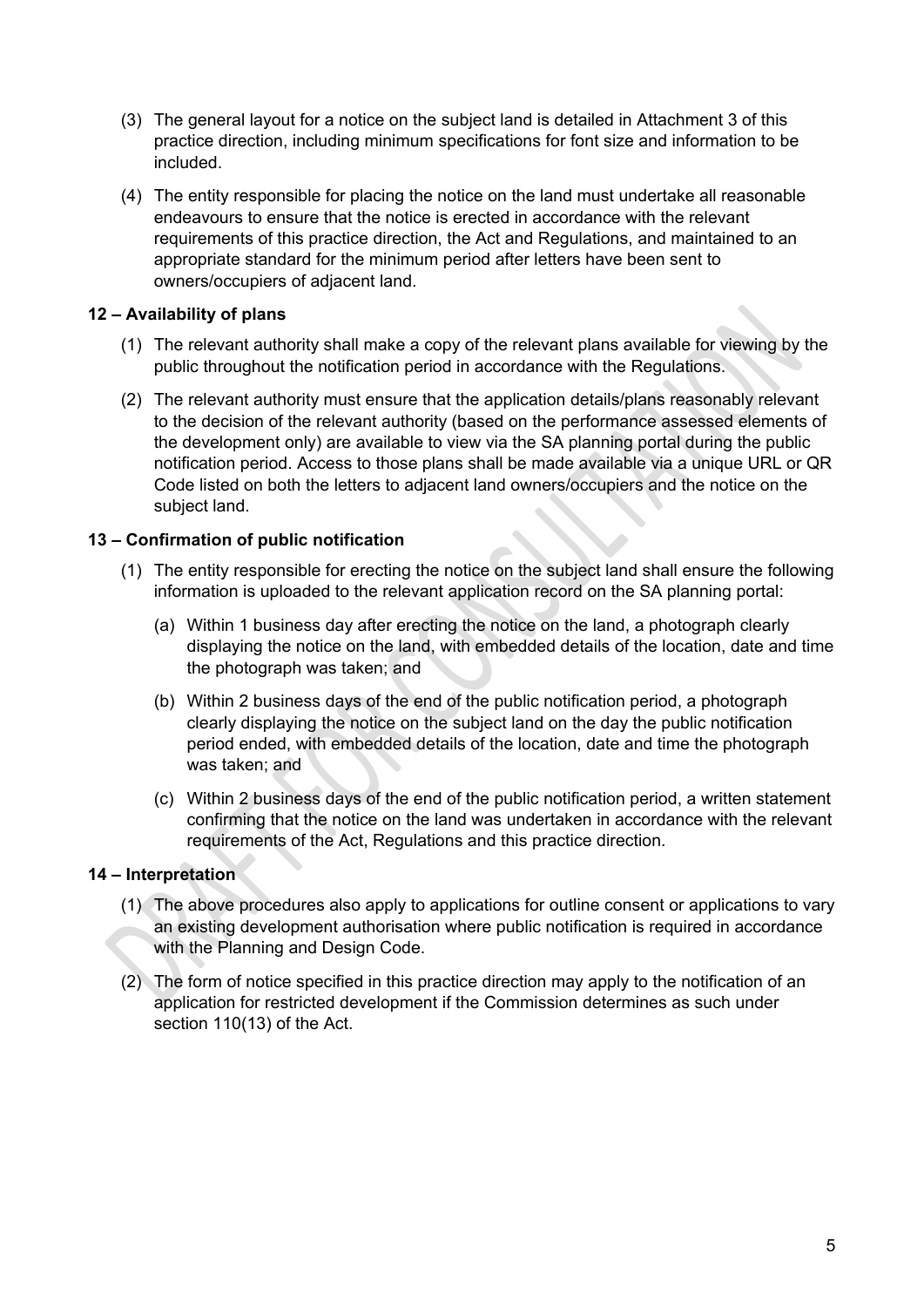#### **15 – Attachments**

Attachment 1 – Template – Letter to adjacent land

Attachment 2 – Template – Representation Submission Form

Attachment 3 – Template – Notice on Land

- *Note: To the extent that section 107 of the Planning, Development and Infrastructure Act 2016 applies as if it formed part of the repealed Act (being the Development Act 1993) –*
	- *(a) a reference in this clause to a relevant authority will be taken to be a reference to a relevant authority under the repealed Act; and*
	- *(b) a reference in this clause to a development approval will be taken to be a reference to a development approval under the repealed Act.*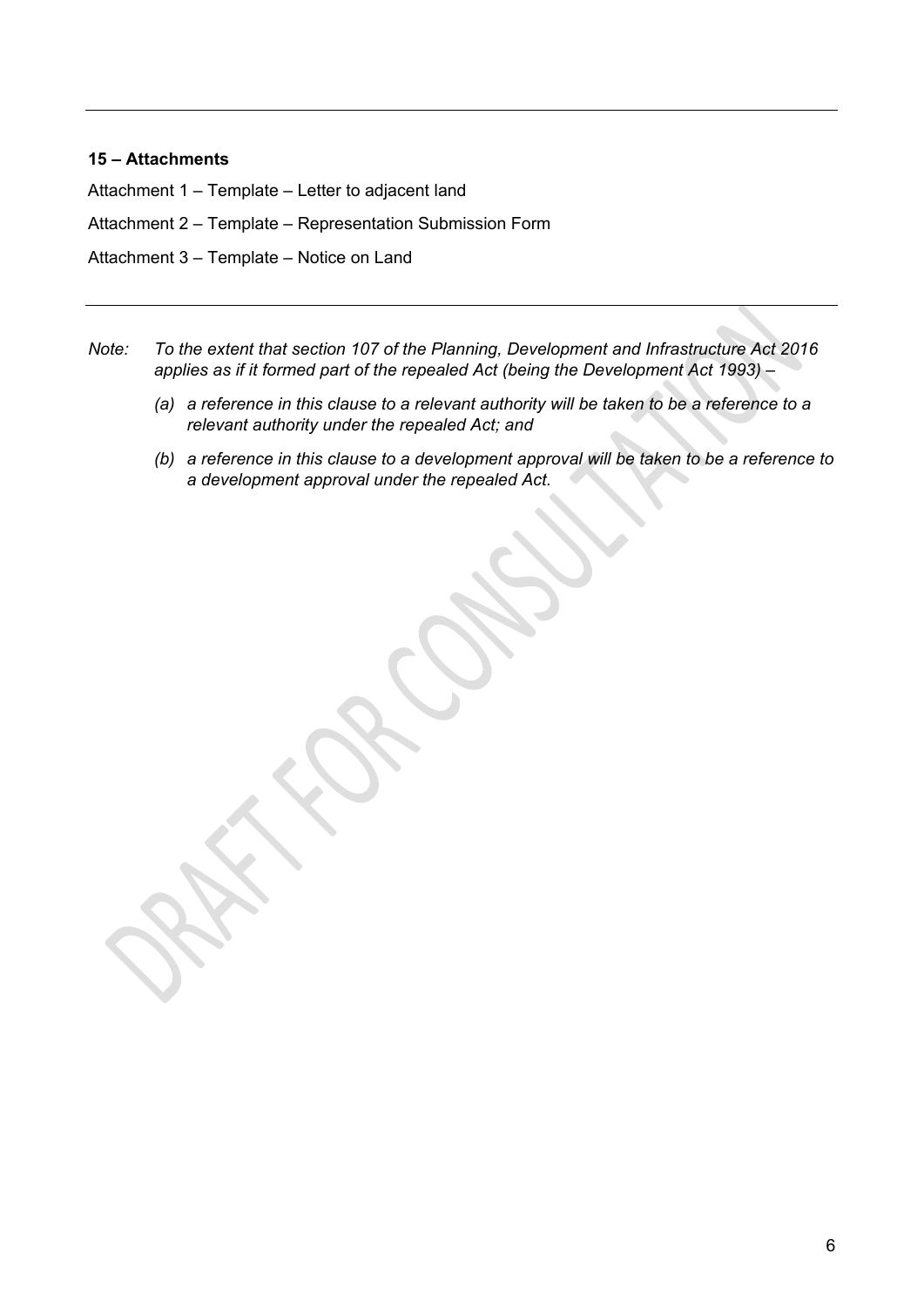Attachment 1: Template – Letter to adjacent land

# **Proposed Development**

*Under the Planning, Development and Infrastructure Act 2016*

[date of public notification commencement]

[owner name] or [if owner details not available, "to the occupier"] [Address line 1] [Address line 2] [Suburb] [State] [Postcode]

Dear [salutation] [surname]

| <b>Applicant:</b>            | [Applicant name]                                  |
|------------------------------|---------------------------------------------------|
| <b>Application Number:</b>   | [Development application number from SA Planning] |
|                              | Portall                                           |
| <b>Proposed Development:</b> | [description of proposed development]             |
| <b>Subject Land:</b>         | [address of subject land]                         |

As an adjoining owner/occupier or person potentially affected by the above development application, you are invited to view details of the application and make comment.

The application documentation may be examined:

- In person at [street address of relevant authority]
- Online on the SA Planning Portal [insert URL]

If you wish to comment on the application, please complete an online submission form at *[insert url]*, or complete the attached form and submit to [relevant authority] at [email address] or [postal address]. All submissions must be received by no later than **5pm on [date 15 business days from date of commencement].**

Please note that the subject matter of any representation must be limited to what should be the decision of the relevant authority in relation to the performance based elements of the development as assessed on its merits. The elements of the proposal which comply with the relevant deemed-tosatisfy standards, and therefore are not subject to comment, include:

- [e.g. Freestanding garage
- Boundary fencing
- Swimming pool, etc.]

You may be given an opportunity to appear before the relevant authority to further explain your views. You will be contacted should a hearing be arranged.

If you have any questions relating to this matter, please contact [relevant authority name] by telephone on [phone] or email [email address].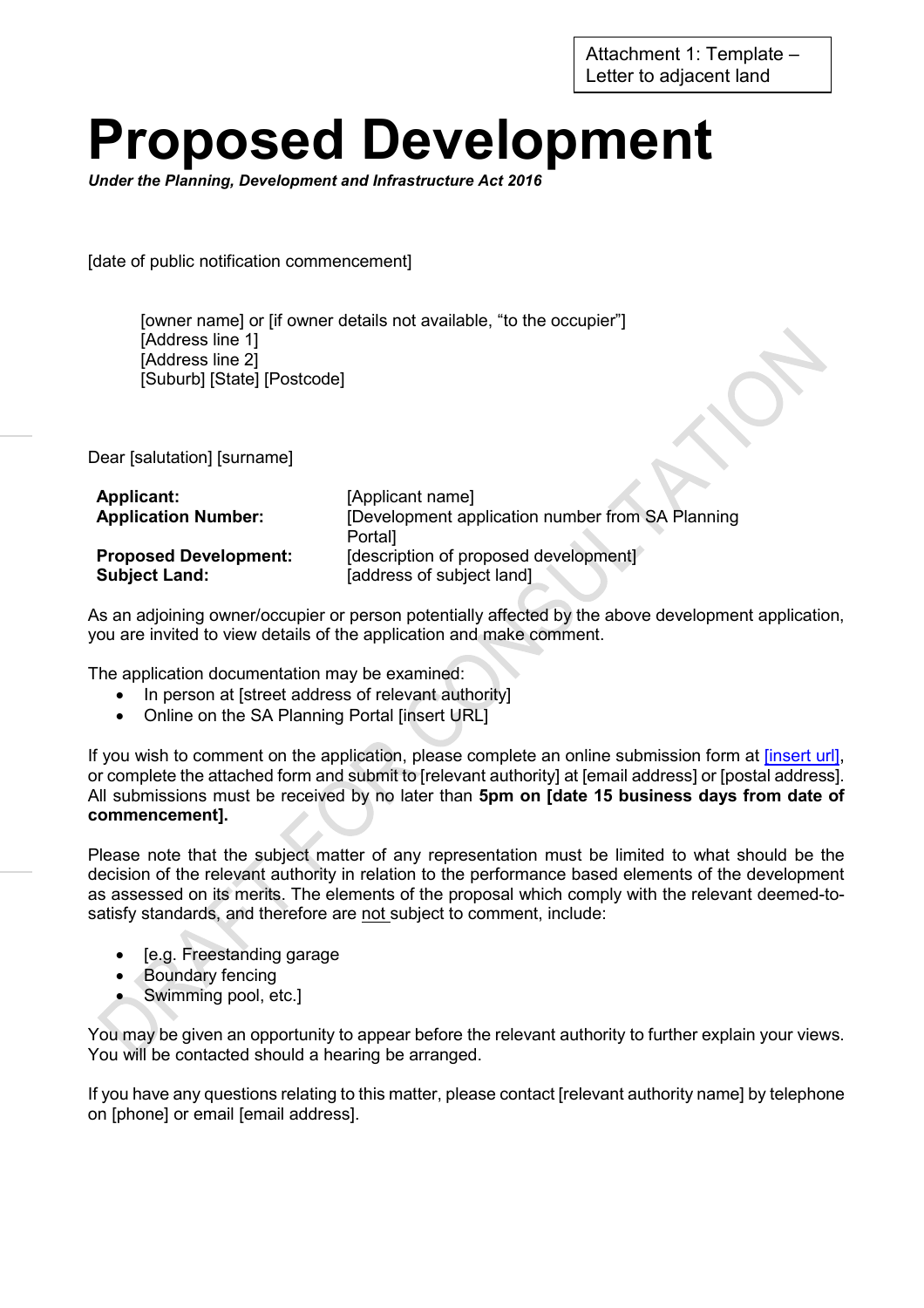#### **South Australia PLANNING, DEVELOPMENT AND INFRASTRUCTURE ACT 2016 REPRESENTATION ON APPLICATION – PERFORMANCE ASSESSED**

| Applicant:                             |                                                                                                                 | [applicant name – consistent with SA Planning Portal application]                                                                                                                                                                                                                                                                                                                              |  |
|----------------------------------------|-----------------------------------------------------------------------------------------------------------------|------------------------------------------------------------------------------------------------------------------------------------------------------------------------------------------------------------------------------------------------------------------------------------------------------------------------------------------------------------------------------------------------|--|
|                                        | <b>Development Number:</b>                                                                                      | [development application number - consistent with SA Planning Portal<br>application]                                                                                                                                                                                                                                                                                                           |  |
|                                        | <b>Nature of Development:</b>                                                                                   | [development description - consistent with relevant authority's description of<br>the proposed development on the SA Planning Portal application]                                                                                                                                                                                                                                              |  |
|                                        | Zone / Sub-zone / Overlay:                                                                                      | [zone/sub-zone/overlay of subject land as per the Planning and Design Code]                                                                                                                                                                                                                                                                                                                    |  |
| <b>Subject Land:</b>                   |                                                                                                                 | [street number, street name, suburb, postcode]                                                                                                                                                                                                                                                                                                                                                 |  |
|                                        |                                                                                                                 | [lot number, plan number, certificate of title number, volume and folio]                                                                                                                                                                                                                                                                                                                       |  |
| <b>Contact Officer:</b>                |                                                                                                                 | Phone Number: [relevant authority phone]<br>[relevant authority name]                                                                                                                                                                                                                                                                                                                          |  |
| <b>Close Date:</b>                     |                                                                                                                 | [closing date for submissions]                                                                                                                                                                                                                                                                                                                                                                 |  |
| My Name:                               |                                                                                                                 | My phone number:                                                                                                                                                                                                                                                                                                                                                                               |  |
|                                        | Primary method(s) of contact:                                                                                   | Email:                                                                                                                                                                                                                                                                                                                                                                                         |  |
|                                        |                                                                                                                 | <b>Postal Address:</b>                                                                                                                                                                                                                                                                                                                                                                         |  |
|                                        |                                                                                                                 | Postcode:                                                                                                                                                                                                                                                                                                                                                                                      |  |
| My interests are:<br>(please tick one) |                                                                                                                 | owner of local property<br>H                                                                                                                                                                                                                                                                                                                                                                   |  |
|                                        |                                                                                                                 | п<br>occupier of local property                                                                                                                                                                                                                                                                                                                                                                |  |
|                                        |                                                                                                                 | <b>College</b>                                                                                                                                                                                                                                                                                                                                                                                 |  |
|                                        |                                                                                                                 | a representative of a company/other organisation                                                                                                                                                                                                                                                                                                                                               |  |
|                                        |                                                                                                                 | п<br>a private citizen                                                                                                                                                                                                                                                                                                                                                                         |  |
| My position is:                        | п                                                                                                               | I support the development                                                                                                                                                                                                                                                                                                                                                                      |  |
| (please tick one)                      |                                                                                                                 |                                                                                                                                                                                                                                                                                                                                                                                                |  |
|                                        | <b>College</b>                                                                                                  | I support the development with some concerns                                                                                                                                                                                                                                                                                                                                                   |  |
|                                        | п                                                                                                               | I oppose the development                                                                                                                                                                                                                                                                                                                                                                       |  |
|                                        |                                                                                                                 | The specific aspects of the application to which I make comment on are:                                                                                                                                                                                                                                                                                                                        |  |
|                                        |                                                                                                                 |                                                                                                                                                                                                                                                                                                                                                                                                |  |
|                                        |                                                                                                                 |                                                                                                                                                                                                                                                                                                                                                                                                |  |
|                                        |                                                                                                                 |                                                                                                                                                                                                                                                                                                                                                                                                |  |
|                                        | [attached additional pages as needed]                                                                           |                                                                                                                                                                                                                                                                                                                                                                                                |  |
|                                        | elements of the development as assessed on its merits.<br>the relevant authority in support of your submission: | Pursuant to Section 107 of the Planning, Development and Infrastructure Act 2016, the subject matter of this representation must<br>be limited to what should be the decision of the relevant authority as to planning consent in relation to the performance based<br>You may be contacted via your nominated PRIMARY METHOD(s) OF CONTACT if you indicate below that you wish to be heard by |  |
| ŀ.                                     | п                                                                                                               | wish to be heard in support of my submission                                                                                                                                                                                                                                                                                                                                                   |  |
| (please                                |                                                                                                                 |                                                                                                                                                                                                                                                                                                                                                                                                |  |
| tick one)                              | г                                                                                                               | do not wish to be heard in support of my submission                                                                                                                                                                                                                                                                                                                                            |  |
| By:                                    | appearing personally<br>U                                                                                       |                                                                                                                                                                                                                                                                                                                                                                                                |  |
| (please<br>tick one)                   | г                                                                                                               |                                                                                                                                                                                                                                                                                                                                                                                                |  |
| Signature:                             |                                                                                                                 |                                                                                                                                                                                                                                                                                                                                                                                                |  |
|                                        | Email: [relevant authority email address] or                                                                    | Return Address: [relevant authority postal address] or                                                                                                                                                                                                                                                                                                                                         |  |

**Complete online submission: SA Planning Porta[l www.sa.gov.au/saplanningportal/applicationsubmissions](http://www.sa.gov.au/saplanningportal/applicationsubmissions)**